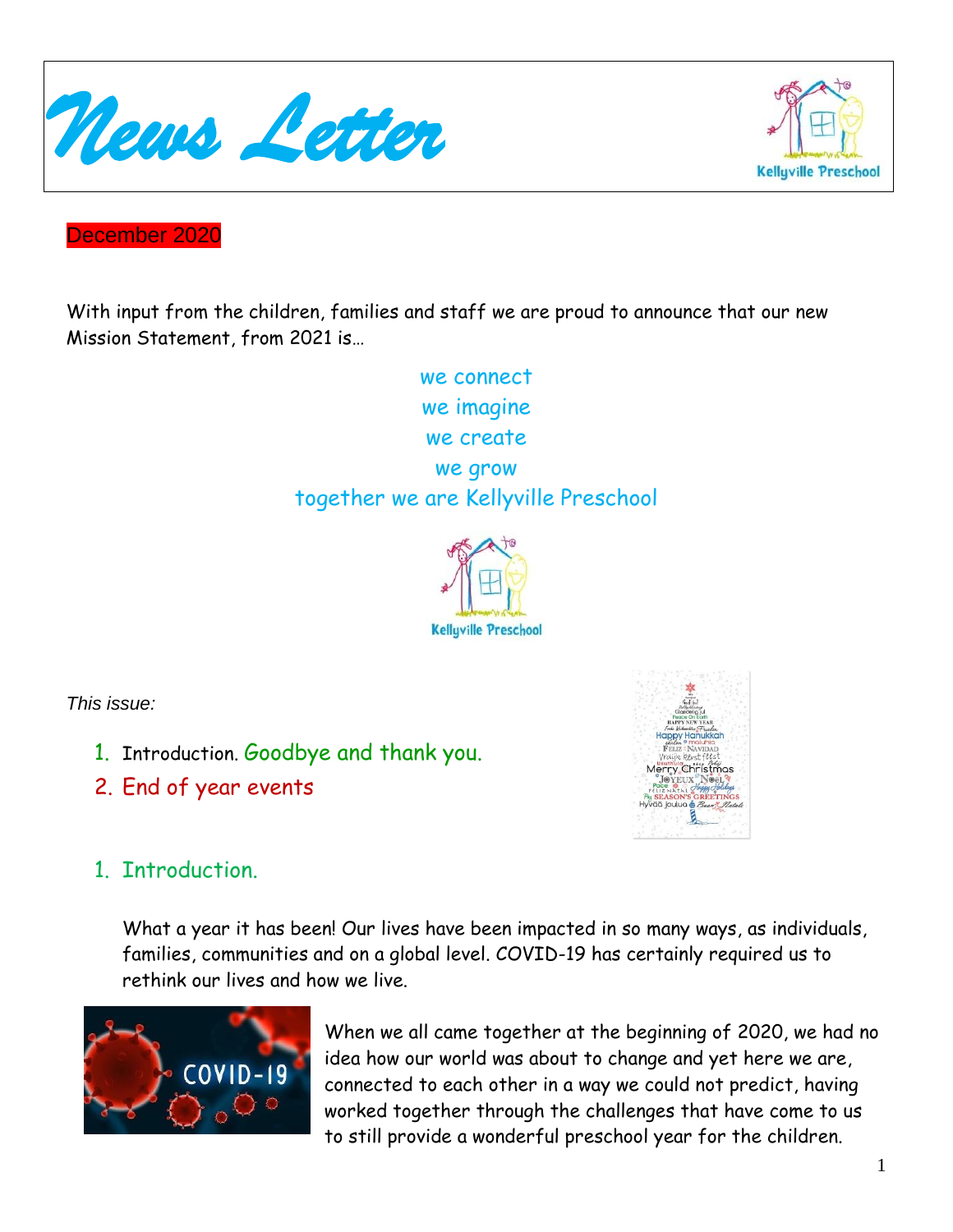With resilience and flexibility, compassion and understanding they have very capably navigated this year and grown in ways we could not have predicted while accepting the changes that COVID-19 brought into their lives, to adapt to the new rules and guidelines we needed to follow to keep them safe, healthy and secure during their time at preschool. They would often comment, "we know, it's the coronavirus!!" and then get on with meeting our request.

It is time now to celebrate the children, the contributions they have made, the shared experiences that motivated and inspired us plus the learning that has occurred. We can only wonder and imagine what adventures lie ahead for them now as we honour and respect



their talents, unique personalities, hopes and dreams while remembering what we have shared.



**NON** The staff (including our loyal casuals) have worked tirelessly to ensure each day was the best it could be for the children while still considering their own and their family's wellbeing. I thank them with enormous gratitude for giving so persistently and caringly during often very trying times, to provide consistency and security for the children and you, so you could feel confident with leaving

your children in our care each day.

Thank you also to our Management Committee for steering us successfully through Jobkeeper while working with the staff to ensure service delivery was maintained at the highest quality. And to Parent Club, we applaud your enthusiasm in making sure we still had activities where and how possible, to brighten our special event days for the children while also introducing picture plates to our families to create as a keepsake. Our Kellyville Preschool community has continued to work together for the children, inspiring and motivating each other to embrace the potential in each day, even when this was difficult. Thank you for bringing your children to us and for being part of our lives, so we could have the privilege of contributing to these extremely important and significant early years of your children's lives.

We trust that you and your family and friends have been able to stay safe, well and healthy during this year ready for whatever comes your way in 2021. To those returning, we can look forward to another year of sharing your company and delighting in your children's growth and development. To those families leaving us, we will miss your presence: your place in our service history will always be there and very much treasured.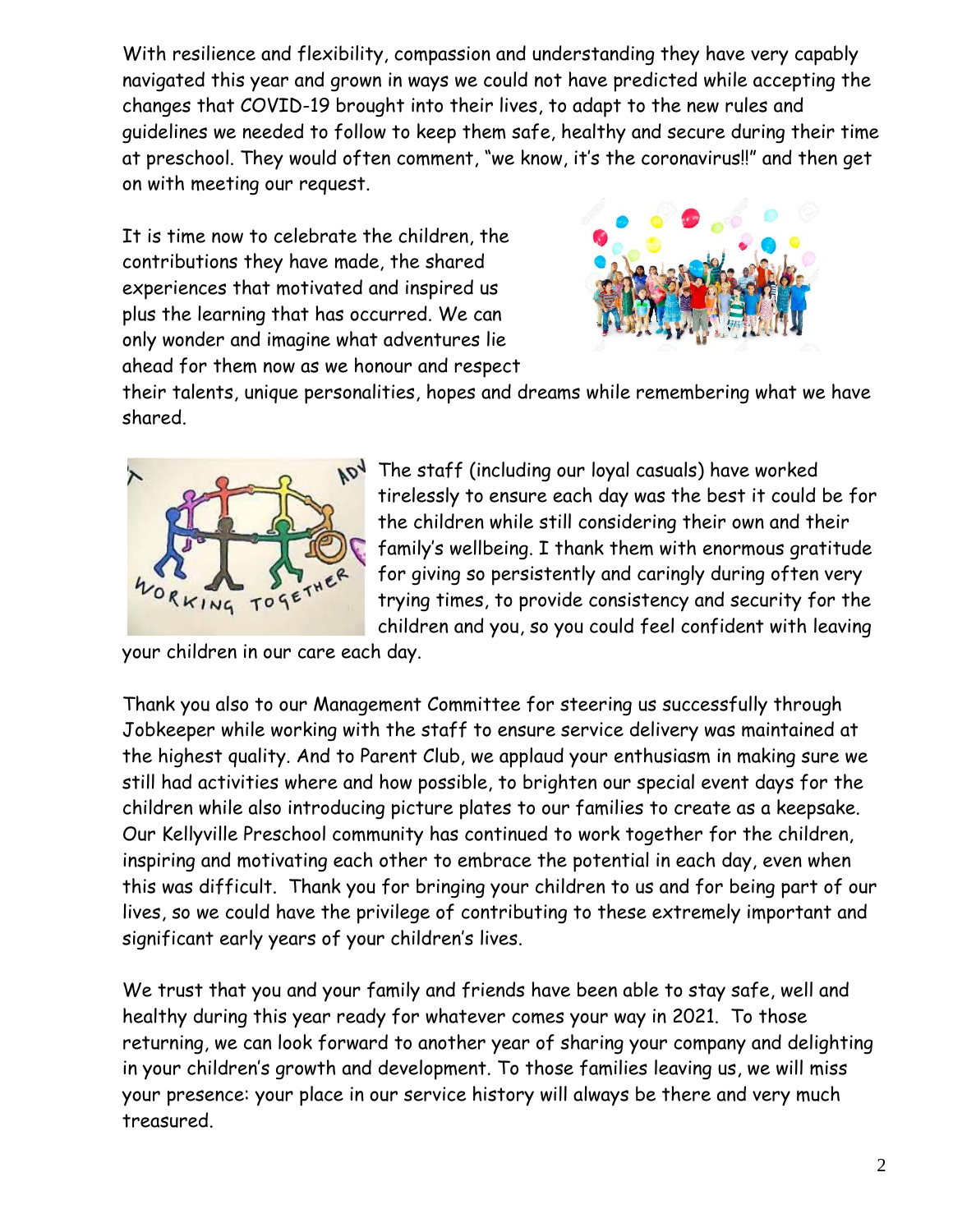We wish you the safest and merriest of Christmases, plus time to relax, rest and have fun before embracing the new year with energy and enthusiasm for whatever the future brings.

Goodbye for now Stay safe, well and happy



*From Rhonda, Adriana, Tracey, Robyn, Rebecca, Hazel, Cheryl, Ina, Daniela, Tanja, Maria and Melinda.*

## 2. End of year events

We thank you once again for supporting the decisions we have been required to make to ensure the end of year events are fun and meaningful for the children while maintaining COVID-19 guidelines. Spreading events over several weeks has enabled the children to have a variety of fun experiences to bring this year to a close in positive and uplifting ways. All the children participated in the party days, singing, being in an audience and joining in our special morning teas. Photos from our party days will be included in the children's Memory Books for them to keep and share with you.

The children have had a surprise visit from Magic Craig who brought his magical Christmas show to us for an afternoon of hilarity and belly laughter, as someone the children have loved and connected with throughout the year from his initial visit to us in term 1 to his online presentations.



We have had coloured hairspray and tattoos while also planning for our last week to be fun-filled - opening the doors between the two rooms and providing activities such as bubble blowing, possibly making their own fruit ice blocks, disco dancing, water play fun, various craft choices and playdough for the first time in a long time. We certainly want to end the year on a high note!!